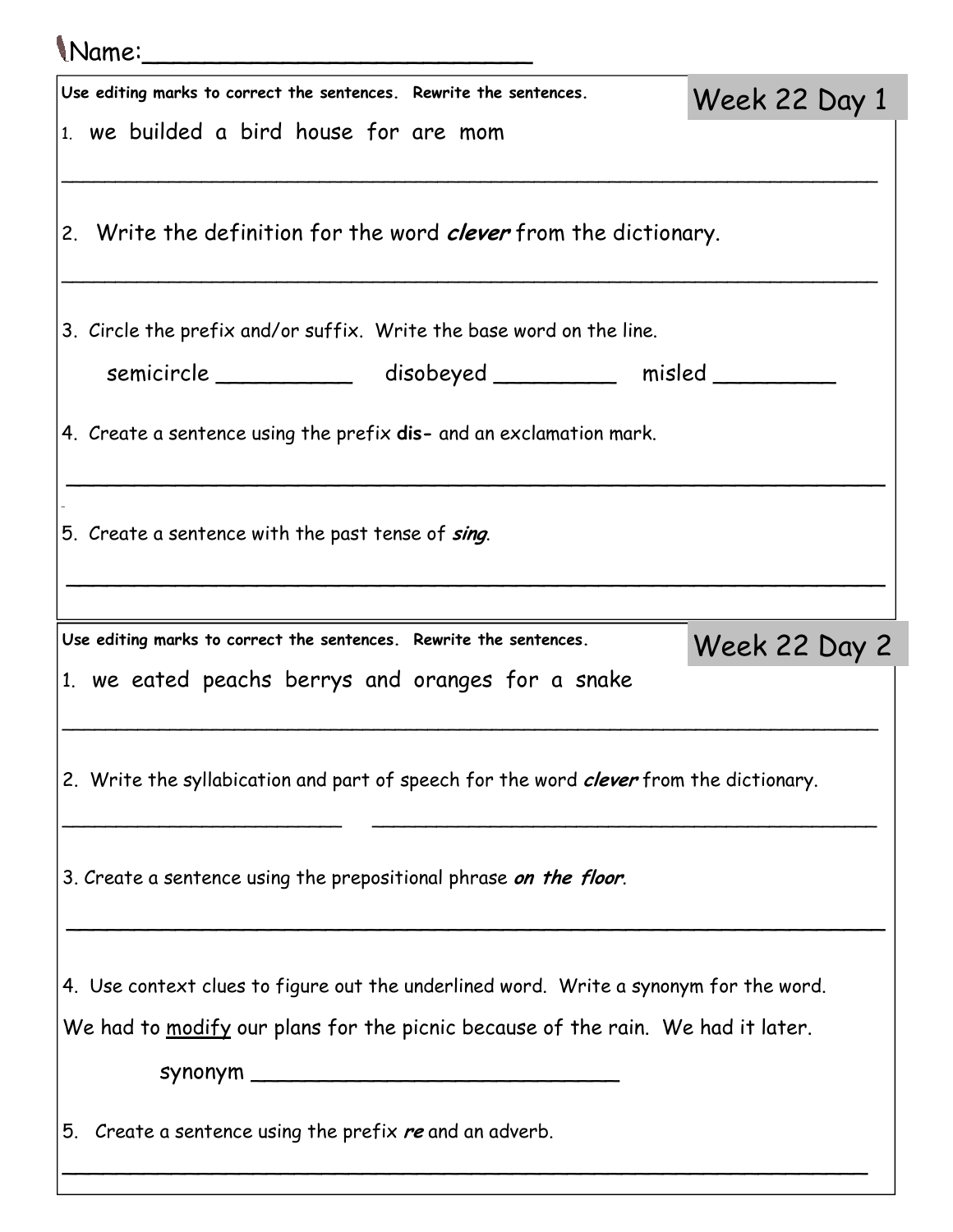## Name:\_\_\_\_\_\_\_\_\_\_\_\_\_\_\_\_\_\_\_\_\_\_\_\_\_

| Use editing marks to correct the sentences. Rewrite the sentences.<br>1. who does you thank will when the elecshun    | Week 22 Day 3           |
|-----------------------------------------------------------------------------------------------------------------------|-------------------------|
|                                                                                                                       |                         |
| 2. Write the guide words from the dictionary for the word <i>clever</i> .                                             |                         |
| 3. Add a compound predicate to finish the sentence.<br>Sally                                                          |                         |
| 4. Circle the correct way to write the city and state.                                                                |                         |
| Reeds spring, missouri Reeds Spring Missouri Reeds Spring, Missouri                                                   |                         |
| Write the singular form of the nouns.                                                                                 |                         |
|                                                                                                                       | wolves $\_\_$           |
| Use editing marks to correct the sentences. Rewrite the sentences.<br>1. them playd a april fools joke on mr neaville | Week 22 Day 4           |
| 2. Write a sentence using the word clever.                                                                            |                         |
| 3. Create a sentence using a compound subject and a compound predicate.                                               |                         |
| 4. Use <i>where</i> and <i>were</i> in a sentence.                                                                    |                         |
| 5. Write antonyms for the words below.                                                                                |                         |
|                                                                                                                       | $\mathsf{pretest} \_\_$ |